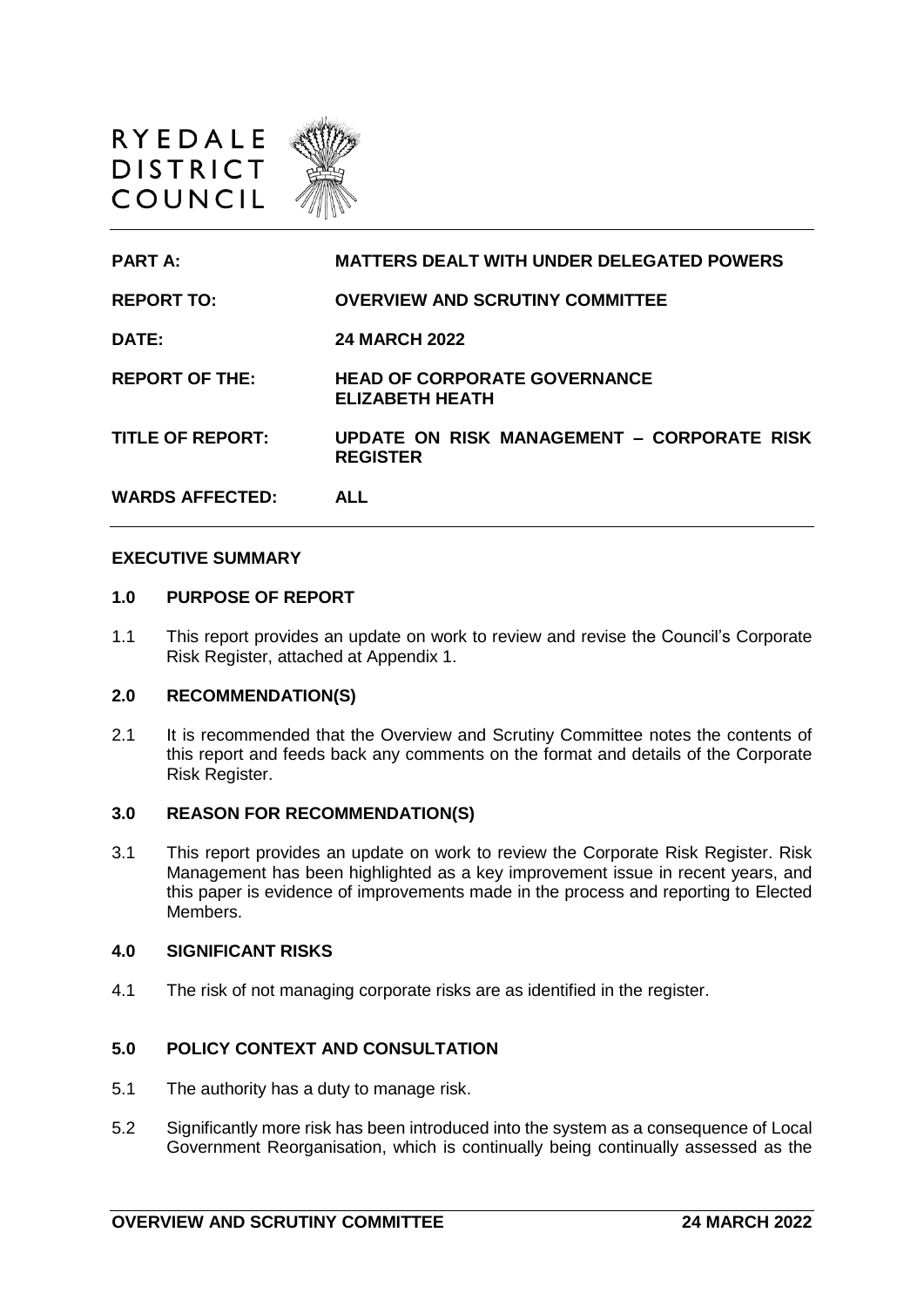process continues. This may affect subsequent iterations of the risk register, and risk ratings.

# **6.0 BACKGROUND AND INTRODUCTION**

### **Introduction**

- 6.1 A revised approach to managing risk has been adopted in recent years. This has led to an overhaul of the Corporate Risk Register. Advice and guidance has been provided by Veritau and in some cases by North Yorkshire County Council.
- 6.2 This work has been recognised and endorsed by Elected Members who see it as an important part of the Council's improvement strategy. As part of that, an update on Risk Management, including the Corporate Risk Register, is presented to Overview and Scrutiny Committee twice a year.
- 6.3 The ongoing cycle of regularly updating of the Corporate Risk Register has demonstrated the Council's improvement journey, showing how risks are being managed and generally downgraded over that period. However Risk Management is an ongoing process and the papers presented here will continue to be updated.
- 6.4 The Corporate Risk Register is a key strategic document setting out the medium to long term goals and objectives of the Council and the associated risks. The register is a live document and is updated on a regular basis to set out the controls and mitigations in place to control identified risks.
- 6.5 To assist with consideration of the register, the current scoring matrix is defined as below:



- 6.6 Each risk has two elements: the probability of the event occurring (likelihood) and the consequence if it does occur (impact).
- 6.7 The Council uses a 5x5 matrix which means that there are five levels of likelihood (*very low, not likely, likely, very likely and almost certain*) and five levels of impact (*low, minor, medium, major and disaster*). The intersection of the likelihood and impact of a specific risk on the matrix will decide its score and, in turn, the requirements for its management. This is known as 'risk analysis' and is the quantitative element of the risk assessment process which takes place following risk identification.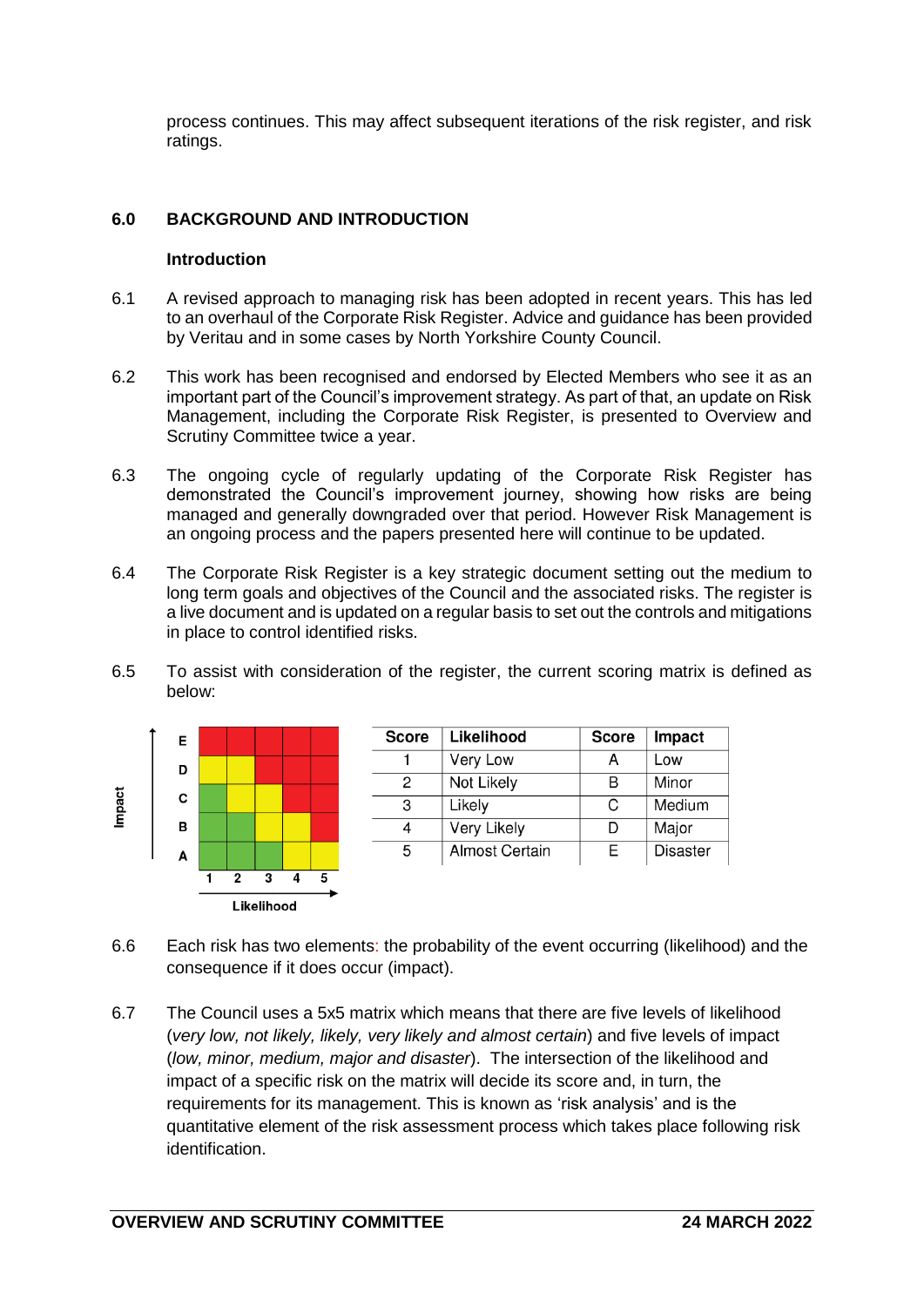- 6.8 The aim of risk analysis is to estimate the likelihood and impact of the risk on three different levels. The first level is the original risk (also known as the 'gross risk' or the 'inherent risk'). This is an estimation of the impact and likelihood of the risk *before* the effects of any controls that have been put in place are taken into account. The significance of this score is that it provides clear indication as to whether or not the risk has the potential to have a disastrous impact on the Council. Equally importantly, if not more so, is that the score enables an assessment of the importance of the controls acting on the risk. A control is any preventative / proactive (i.e. help to reduce the likelihood of the event) or mitigating / reactive (i.e. help to reduce the impact of the consequences of the event) measure that is put in place to reduce the likelihood and/or impact of the risk.
- 6.9 The second level is the current risk (also known as the 'net risk' or the 'residual risk'). This is the analysis of the impact and likelihood of the risk occurring with all the controls and mitigating actions in place. It is the assessment of the risk at the time the risk analysis was undertaken.
- 6.10 The third level is the target risk. This is a score which reflects the analysis of the impact and likelihood of the risk when all desired controls are fully implemented and are operational. Wherever possible, the target risk score should be set at or below the risk appetite for the risk being analysed. However, the nature of the risk might mean that this not possible. In these circumstances the risk should be managed to a level that is as low as reasonably practicable.
- 6.11 Since the last report to the Overview and Scrutiny Committee in September 2021, the main update areas to the Corporate Risk Register include the Covid-19 risk (CRR01) to incorporate references to the potential impact of the Omicron Covid variant and the prioritisation of critical services to support businesses and the local community. The risk linked to Local Government Organisation (CRR012) has also been reviewed to take account of the latest feedback from the LGR workstreams and updates from the implementation team.

# **7.0 IMPLICATIONS**

- 7.1 The following implications have been identified:
	- a) Financial
		- As set out in the Corporate Risk Register.
	- b) Legal Failure to manage risk effectively can result in legal action and costs.
	- c) Other (Climate Change, Equalities, Staffing, Planning, Health & Safety, Environmental, Crime & Disorder) Failure to manage risk can result in failure to fulfil obligations and duties.

### **Elizabeth Heath Head of Corporate Governance**

| Author:         | Lynne Bayes                |
|-----------------|----------------------------|
| Telephone No:   | 01653 600666 ext: 43249    |
| E-Mail Address: | lynne.bayes@ryedale.gov.uk |